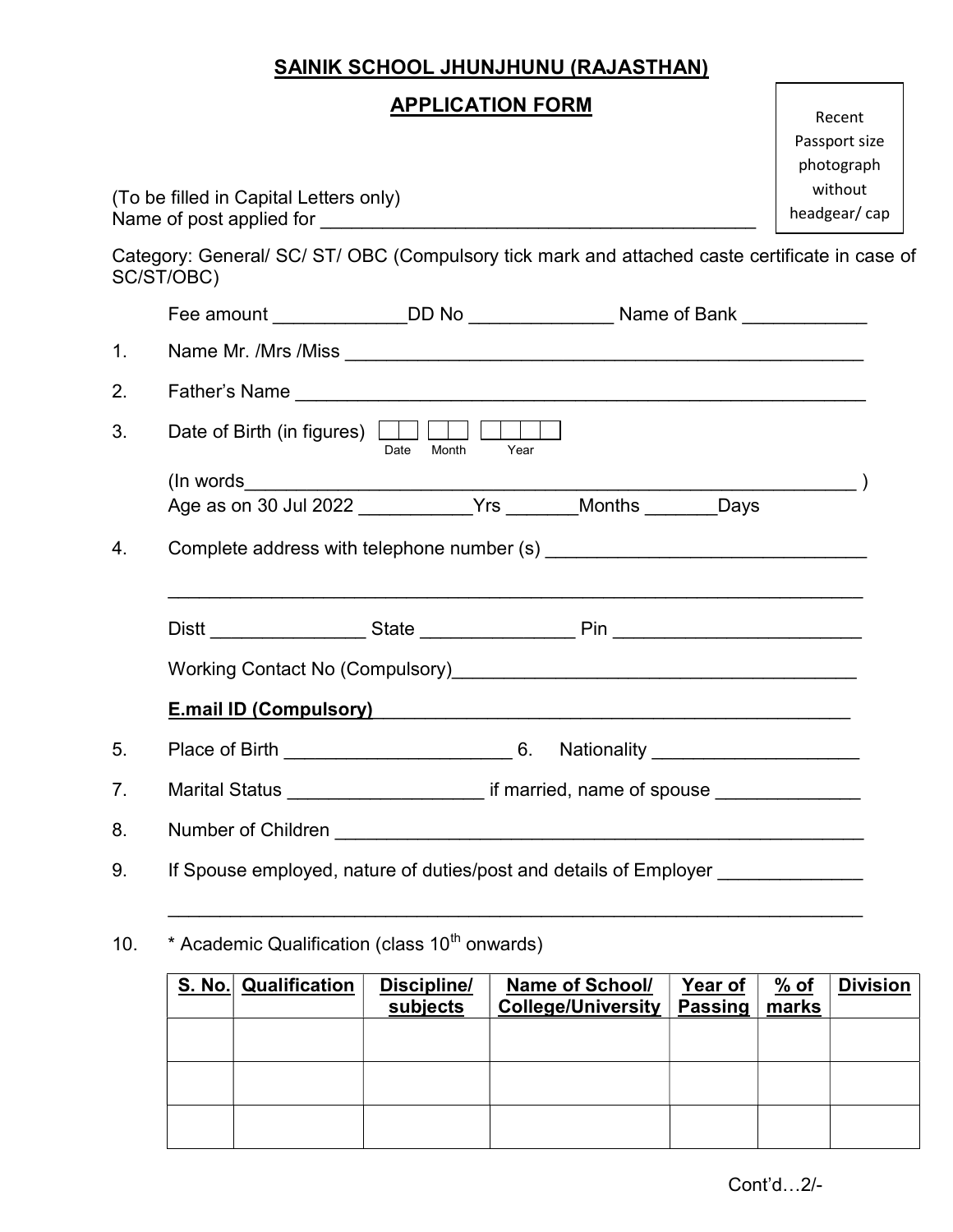11. \* Professional Qualification:-

| S.No. | Qualification | Discipline/<br><b>Subjects</b> | <b>Name of School</b><br>college | Year of<br><b>Passing</b> | $%$ of<br>marks |
|-------|---------------|--------------------------------|----------------------------------|---------------------------|-----------------|
|       |               |                                |                                  |                           |                 |
|       |               |                                |                                  |                           |                 |
|       |               |                                |                                  |                           |                 |

12. Proficiency in Languages (write mother tongue at Sr. No. 1)

| <u>S. No.</u> | Language | <b>Read</b> | <b>Write</b> | <b>Speak</b> |
|---------------|----------|-------------|--------------|--------------|
|               |          |             |              |              |
|               |          |             |              |              |
| ∼             |          |             |              |              |

- 13. Hobbies/ Other Area of Interest including NCC, ANO, NSS
	- $\rm (a)$
	- $(b)$
- 14. Extra curricular Activities (Attach Certificate, if any)
	- $\qquad \qquad \textbf{(a)} \qquad \qquad \textbf{1} \qquad \qquad \textbf{(b)} \qquad \qquad \textbf{(c)} \qquad \qquad \textbf{(d)} \qquad \qquad \textbf{(e)} \qquad \qquad \textbf{(f)} \qquad \qquad \textbf{(g)} \qquad \qquad \textbf{(h)} \qquad \qquad \textbf{(i)} \qquad \qquad \textbf{(i)} \qquad \qquad \textbf{(ii)} \qquad \qquad \textbf{(iii)} \qquad \qquad \textbf{(iv)} \qquad \qquad \textbf{(iv)} \qquad \qquad \textbf{(iv)} \qquad \qquad \textbf{(iv)} \qquad \qquad \textbf{(v)} \qquad \$
- $(b)$   $\qquad \qquad \qquad \qquad$
- 15. Proficiency in Sports (Attach certificate, if any)

| S.No. | <b>Name of Sports</b> | Level of participation School/College/<br>University/ State/National | <b>Period</b> |
|-------|-----------------------|----------------------------------------------------------------------|---------------|
|       |                       |                                                                      |               |
|       |                       |                                                                      |               |

16. Details of Work Experience:

| S.No | Name of     | <b>From</b><br><u>To</u><br><b>Total Exp</b> |  |              | <b>Positions</b> | <b>Nature of Work</b> |  |
|------|-------------|----------------------------------------------|--|--------------|------------------|-----------------------|--|
|      | Institution |                                              |  | <b>Years</b> | <b>Months</b>    | held                  |  |
|      |             |                                              |  |              |                  |                       |  |
|      |             |                                              |  |              |                  |                       |  |
|      |             |                                              |  |              |                  |                       |  |
|      |             |                                              |  |              |                  |                       |  |
|      |             |                                              |  |              |                  |                       |  |

\* Add extra rows if required